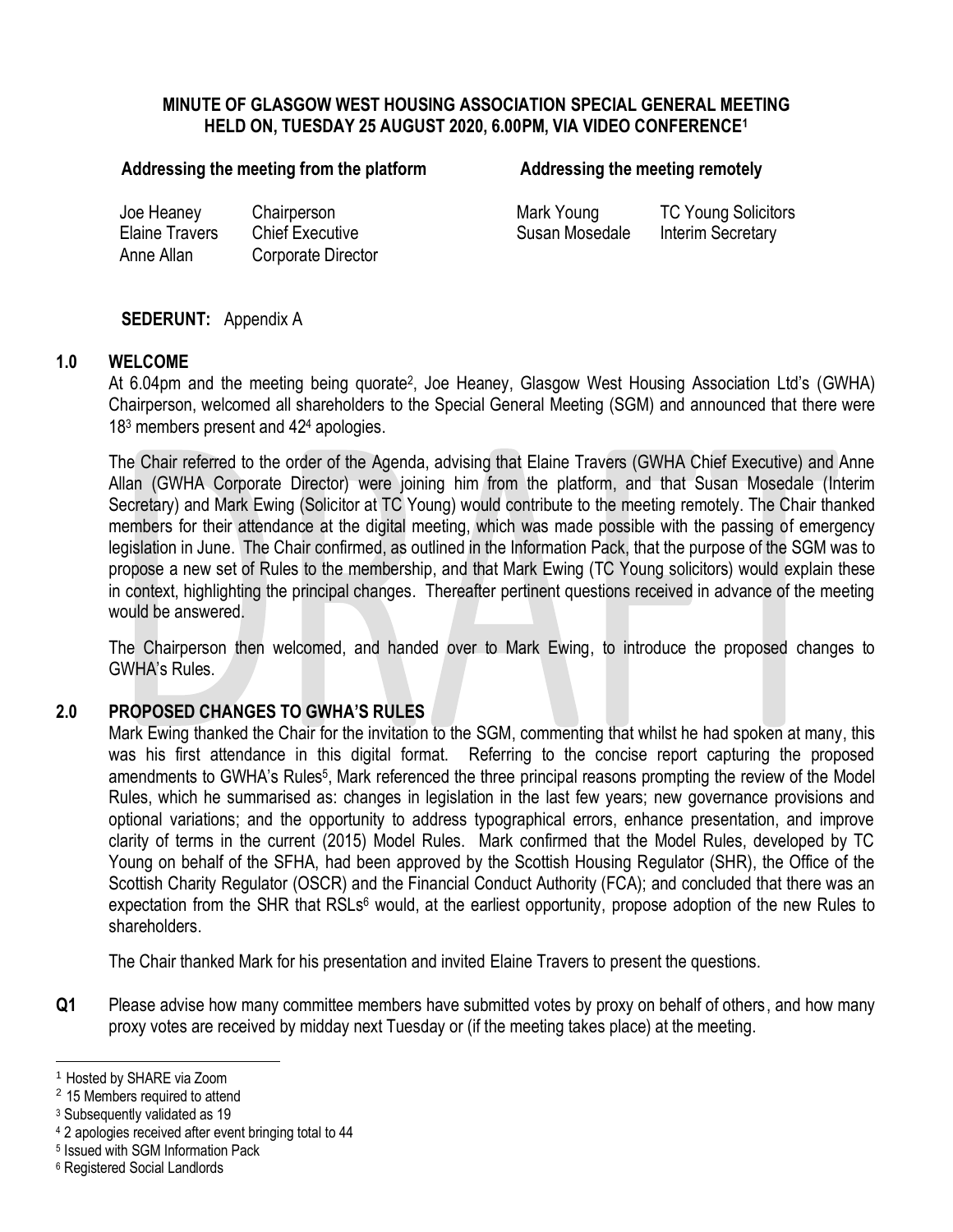A1 Shareholders were invited to vote for the Special Resolution by postal vote, not by proxy; and the results of the postal votes received by the closing time of 12 noon today would be announced under Agenda Item 4.0.

There being no other pertinent questions, the Chairperson thanked E Travers and, in handing over to Susan Mosedale (Interim Secretary), explained that the Special Resolution required approval by 75% of Members who returned postal voting forms.

# **3.0 RESOLUTION: RULE CHANGE**

# 3.1 **Resolution**

The Interim Secretary addressed members, confirming the proposal to consider, and if thought fit, approve the Special Resolution: *That the Association adopts the rules in the form attached to this notice in substitution for the existing rules subject to any non- material amendments that may be required by the Financial Conduct Authority.*

# **4.0 Postal Vote Result**

The Interim Secretary reported the count. In total, 39 postal votes were received, 115 members abstained; and there were no unmarked votes. Of the 39 postal votes received, 37 members voted in favour of the Resolution and 2 were not in favour. The Resolution was carried with the support of 37 Members (94.8% of Members voting for the Resolution) and 2 Members (5.2%) voting against.

The Interim Secretary then handed over to Joe Heaney, Chairperson

# **5.0 CLOSE**

The Chairperson thanked Members for their time and support in approving the Rule change. He then formally closed the SGM, and advised that there would be a short recess before the start of the AGM.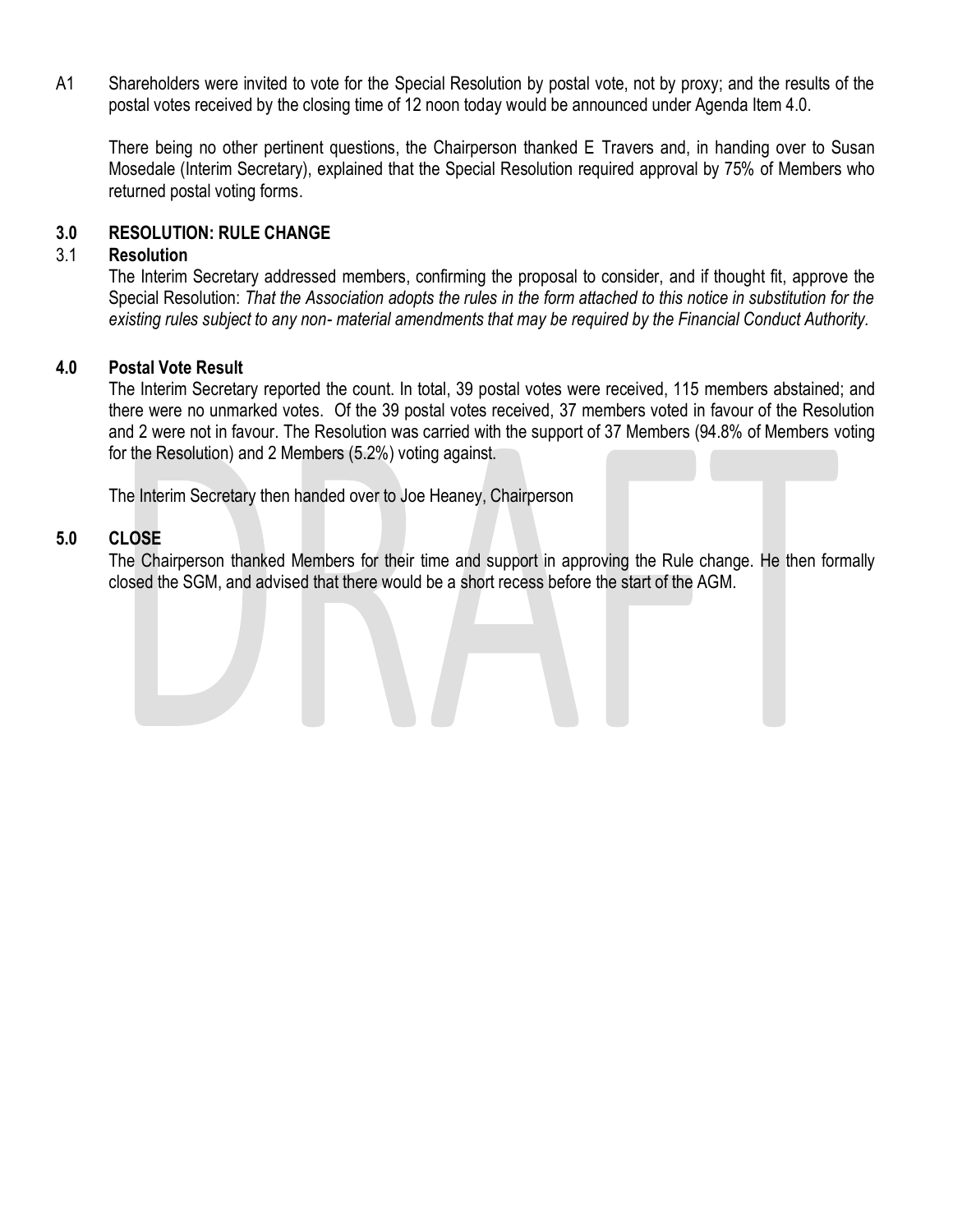# GWHA SPECIAL GENERAL MEETING TUESDAY 25/08/20 APPENDIX A

# **SEDERUNT OBSERVERS**

| A<br>T<br>A<br>${\mathsf S}$<br>$\mathsf{I}$<br>J<br>L<br>M<br>P | Ali<br>Anwar<br>Campbell<br>Carmichael<br>Gracie<br>Heaney<br>Hegarty<br>Hegarty                                                                                                                                            | 987<br>828<br>980<br>960<br>984<br>927<br>974<br>973 | (by proxy)<br>(by proxy) | Donald Craig | Alexander Sloan<br><b>Chartered Accountants</b> |
|------------------------------------------------------------------|-----------------------------------------------------------------------------------------------------------------------------------------------------------------------------------------------------------------------------|------------------------------------------------------|--------------------------|--------------|-------------------------------------------------|
| D<br>J<br>Κ<br>${\mathsf S}$<br>W<br>B<br>Υ<br>D<br>M<br>G       | MacLeod<br>942<br>(by proxy)<br>941<br>MacNeill<br>Makar<br>453<br>979<br>Mcminigal<br>936<br>Mosedale<br>988<br>Robertson<br><b>Stewart</b><br>872<br>789<br>Toda<br>Tognarelli<br>977<br>189<br>Wadsworth<br>986<br>Yadav |                                                      |                          |              |                                                 |
|                                                                  | <b>TOTAL</b>                                                                                                                                                                                                                | 19                                                   |                          |              |                                                 |